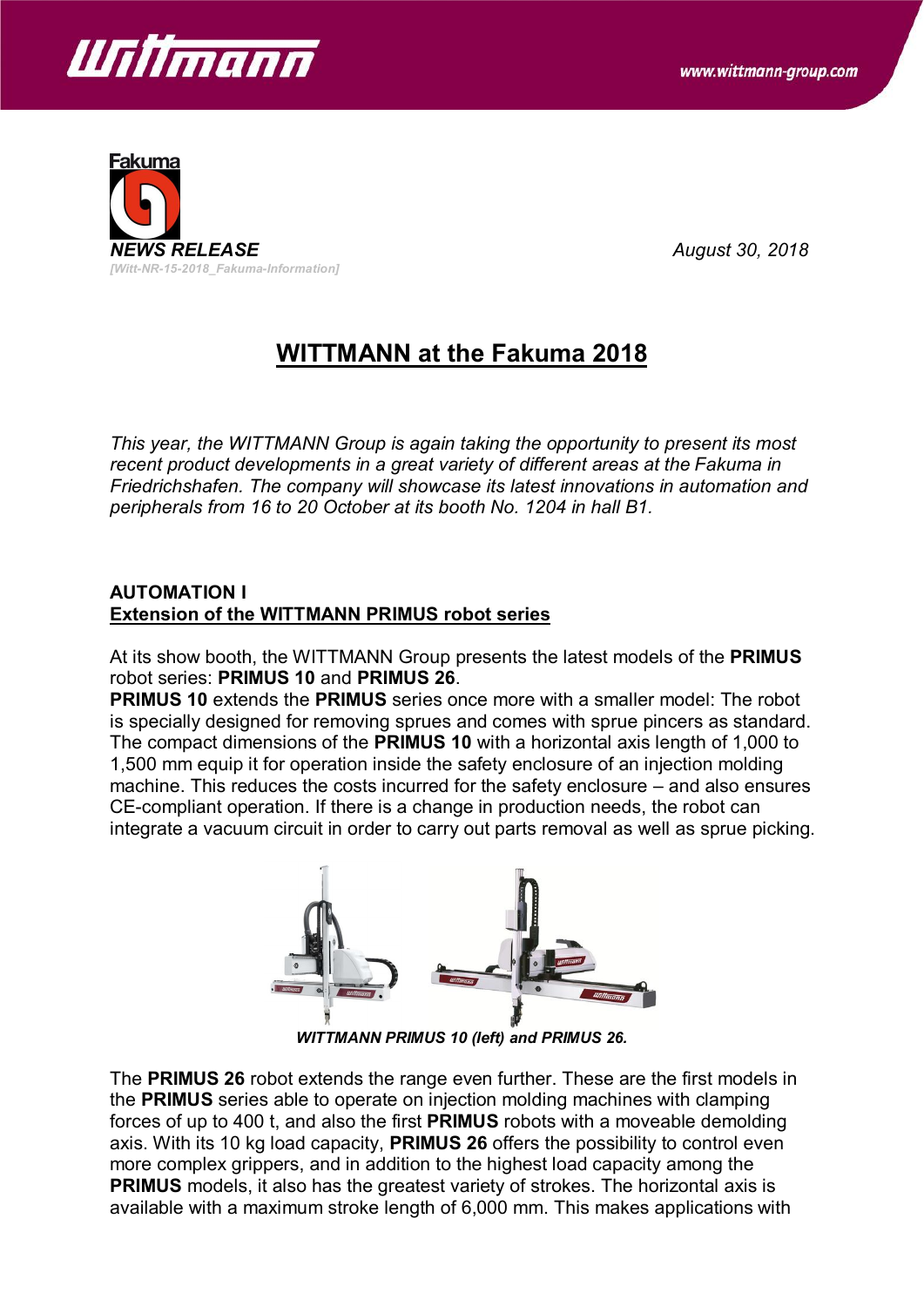

parts depositing behind the clamping unit of an injection molding machine possible. The maximum demolding stroke is 800 mm. Vertically, strokes of up to 1,400 mm can be realized, with the vertical stroke being performed via a single axis in **PRIMUS 26**, and via a telescopic axis in **PRIMUS 26T**.

#### **AUTOMATION II The new WX robots**

The design of the **pro** series robots, presented for the first time at the K 2013, provides the backbone for the new **WX** robots. This new series also stands out by consistent use of lightweight technology for the axes – combined with the partitioned drive concept specially developed by WITTMANN for linear robots. This combination gives the models of the **WX** series maximum dynamism with minimal energy consumption. The simultaneously reduced lengths of power supply and connection cables subjected to movements also increases the appliances' service life. Moreover – as was already the case with the predecessor models – the **WX** robots are equipped with a special vacuum function, by which process cost savings can be achieved through intelligent air consumption control. A special valve prevents pressure loss inside the system, thus minimizing the activation period of the vacuum generator, which in turn reduces the air consumption.

The Y-axis of the **WX** robots shown at the Fakuma 2018 has been completely redesigned compared to the robots from the pro series. It now allows access to the gripper and vacuum circuits from the sides of the vertical profile. The gripper plugs for signal feedback are also connected there. To simplify maintenance of the appliance even further, the guide carriages of the vertical axis are now greased from a central lubrication point. An innovative option for lubricating the drive system has also been created. If desired, the axis can be fitted with a special lubrication wheel, which ensures a continuous supply of lubricant to the gear rack – that is, the drive unit. In combination with easier access to the lubrication points, this reduces the time spent on maintenance to a minimum.



*WITTMANN WX143 robot.*

The new highlights set by the **WX** design make the models of this series unique. The first attribute to catch the viewer's eye is their distinctive coloring. As standard, the robots are painted in two colors to underscore their design vocabulary in a special way. The cover for the valves and E/A cards now comes in one piece and merges seamlessly with the newly designed cover plate of the Y-profile.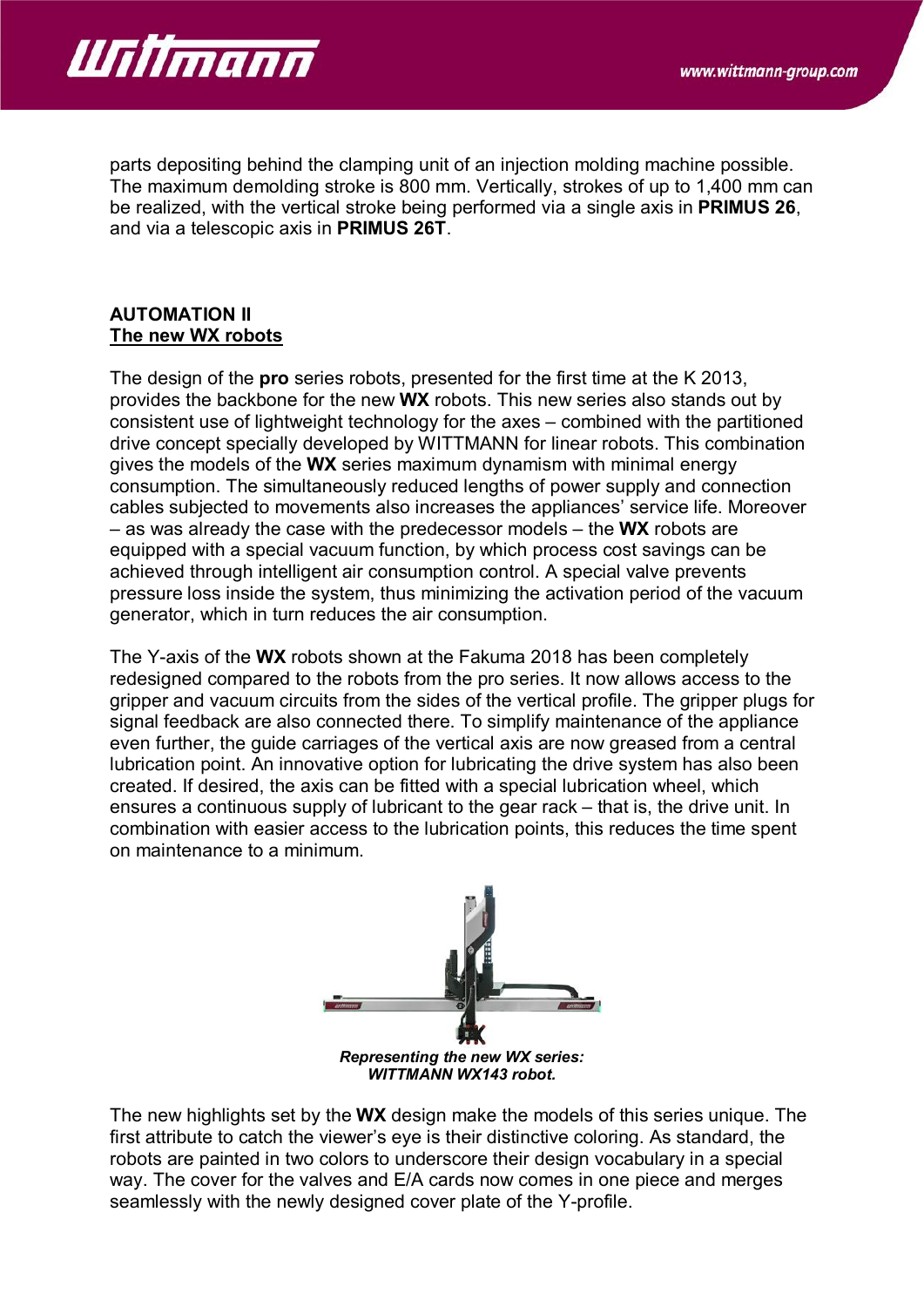

#### **AUTOMATION III The new A-C-Slim servo axis**

Simultaneously with the new **WX** robots, WITTMANN is launching a new rotational **A-C servo axis** specially laid out for applications with small residual mold openings. Compared to the already existing larger model with 30 kg load capacity, the new, **Slim** variant of the combination axis is about 25% shorter, and its width has been narrowed by approx. 20%.



*WITTMANN A-C standard servo axis (left) and the new A-C-Slim servo axis.*

WITTMANN sees the main field of application for this combination of axes in the 150 to 500 t clamping force range. For efficient operation within this range, the axis can carry loads of up to 15 kg.

# **MATERIAL HANDLING GRAVIMAX blenders with new functions**

**GRAVIMAX** blenders from WITTMANN have been continuously improved over the years and now come with numerous functions to ensure easy operation and consistently high parts quality.

**GRAVIMAX** blenders are available for a wide range of throughput rates and come with touch screen control terminals. All parameters can be set and retrieved via the display. The luminous **ambiLED** signal mounted on the front of the **GRAVIMAX** visualizes the appliance's current status. The control system allows the operator to save the formulations of compounds together with the appropriate blending processes. These formulations can be passed on to other appliances either by USB stick or by special *GraviLog* software. Moreover, a **GRAVIMAX** operating in the **SmartRegrind** mode will automatically adjust the formulation – depending on the available quantity of granulate to be blended.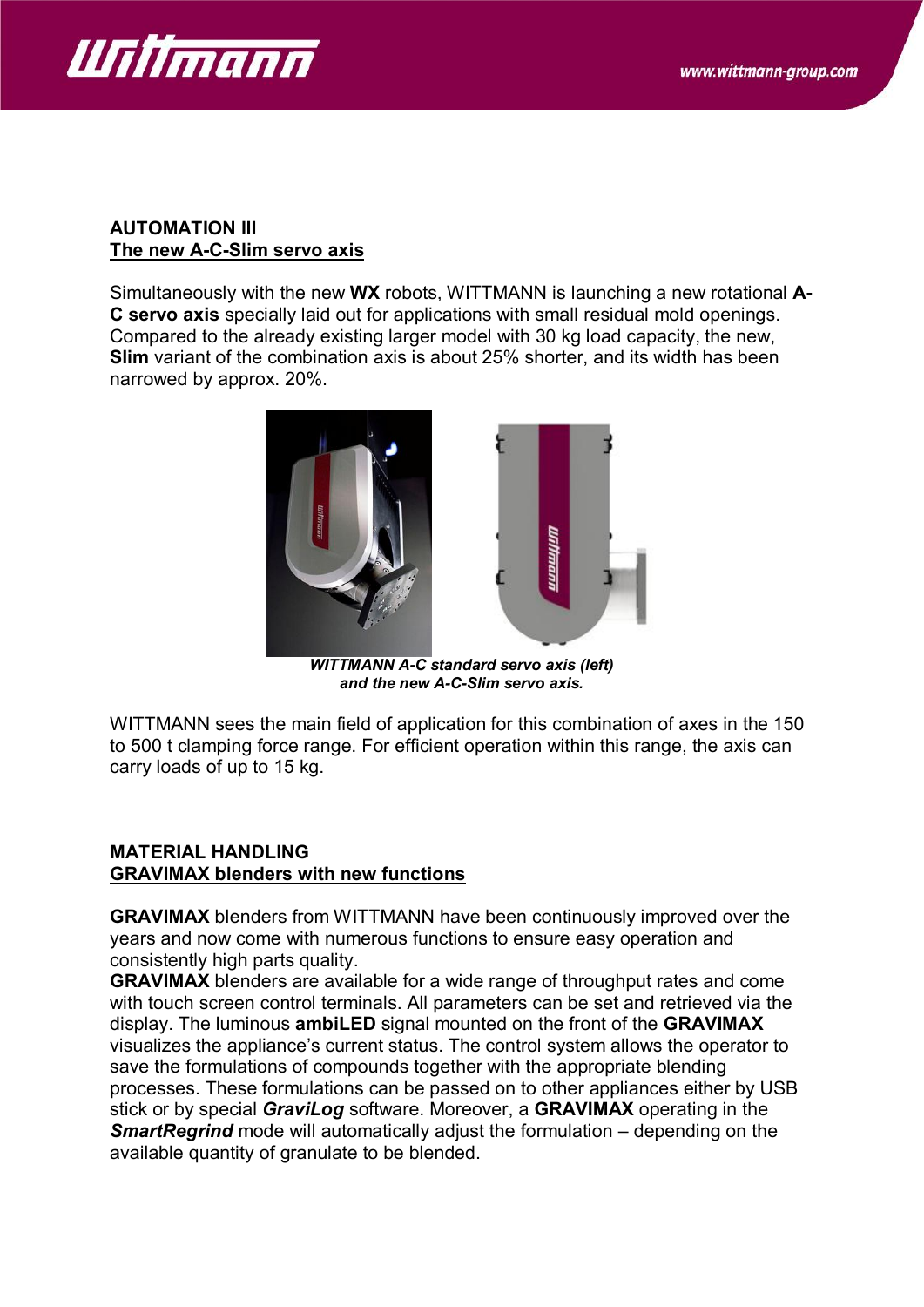



*Clearly laid out 32 bit processor control with touch-screen and USB interface.*

**RTLS** (Real Time Live Scale) weighing enables a consistently reliable blending result. This is a metering process carried out in two steps, progressively becoming more and more accurate until the target weight has been reached. Following a rapid metering phase just before reaching the target weight, the residual quantity of material is subsequently added by several short metering impulses. In this way, any overdosing of ingredients is reliably prevented.



*Throughputs ranging from 60 to 200 kg/h: WITTMANN GRAVIMAX G14 and GRAVIMAX G34 in the new design.*

The **GRAVIMAX** material hoppers have been designed so that the material can flow freely inside them. These hoppers can be equipped with fold-back lids to allow for material loaders mounted on top to be tilted back, which facilitates cleaning of both the material loader and the hopper. The designation **SL Design** stands for "Stationary Lid". This structure allows the **GRAVIMAX** material hopper to be removed without having to detach the material loader. Whenever the material hopper – designed a little higher for this purpose – is removed, the material loaders mounted on top of the stationary lid mounted can remain in place.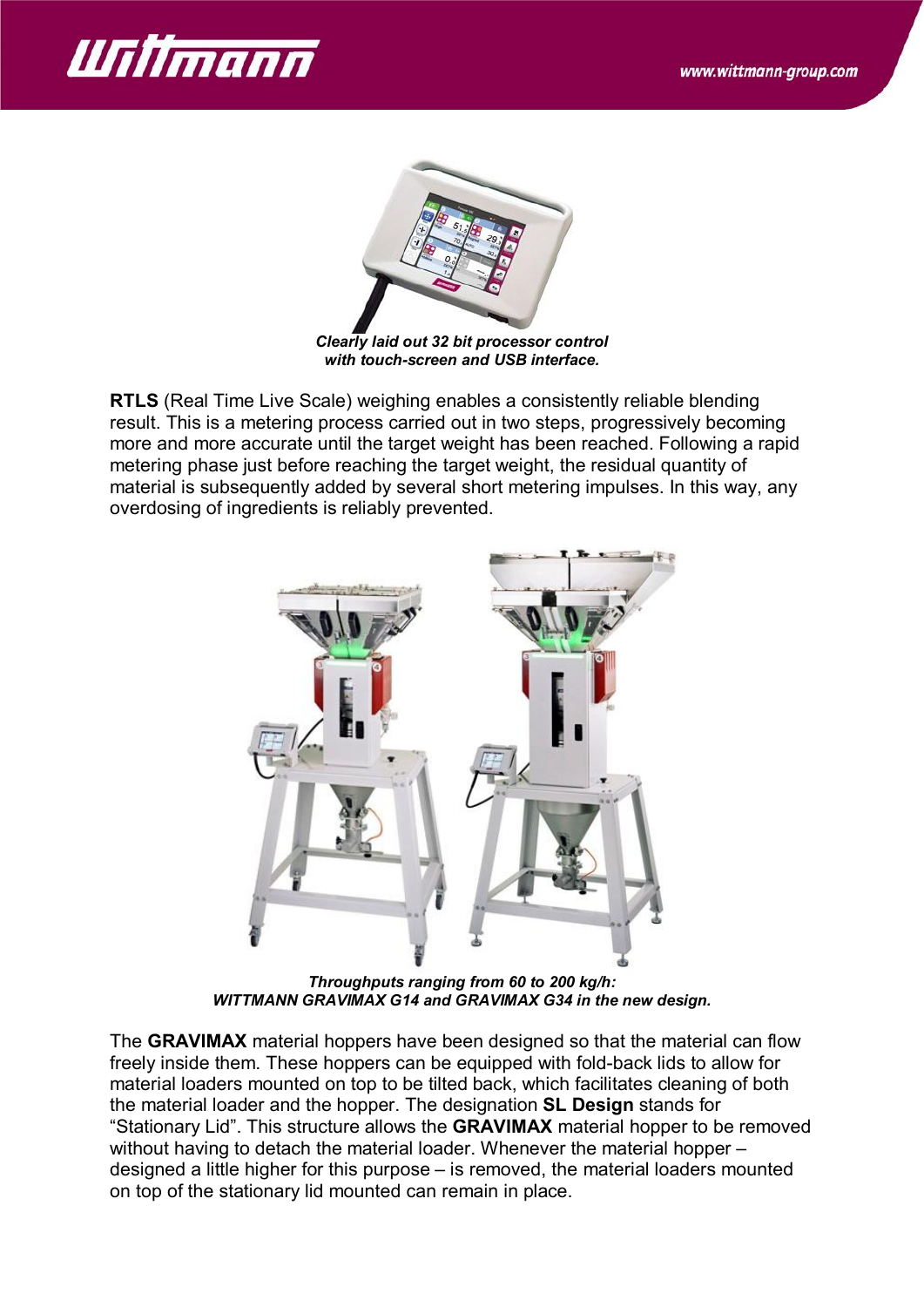



*SL, "Stationary Lid" – simple and easy removal of the material hoppers: No tilting, no risk of injury, simple and easy to clean.*

Every **GRAVIMAX** is equipped for easy connection to a central computer, a laptop or PDA device with an Ethernet interface. In this way, data transmission can also be effected by OPC UA via a licence acquired later. If no reporting system is already in place, WITTMANN offers its *GraviLog* software as a solution for data recording. This software package enables the acquisition and administration of all data from every **GRAVIMAX** blender present in a production facility (such as compound formula management, material consumption, visualization of fluctuations). Every new **GRAVIMAX** model is also prepared for **WITTMANN 4.0**, i.e. the standardized communication system for all appliances in an injection molding production cell. In this way, the **GRAVIMAX** can be connected with the processing machine and operated from there as well, with operation being effected via the familiar **GRAVIMAX** control panel, which is transmitted to the machine's control system.

#### **TEMPERATURE CONTROL I The new TEMPRO plus D300 oil device**

Following the successful market launch of the **TEMPRO plus D250** oil temperature controller, which was already equipped to meet all requirements for **WITTMANN 4.0** integration, WITTMANN has now gone even a step further in raising the upper temperature limit by presenting the new **TEMPRO plus D300**, the thermal oil temperature controller for highest demands up to 300 °C, at the Fakuma 2018.



*WITTMANN TEMPRO plus D300 oil temperature controller.*

The new **TEMPRO plus D300** offers 16 kW heat output. The 1 kW pump generates a maximum pressure of 6 bar and a flow quantity of 55 l/min.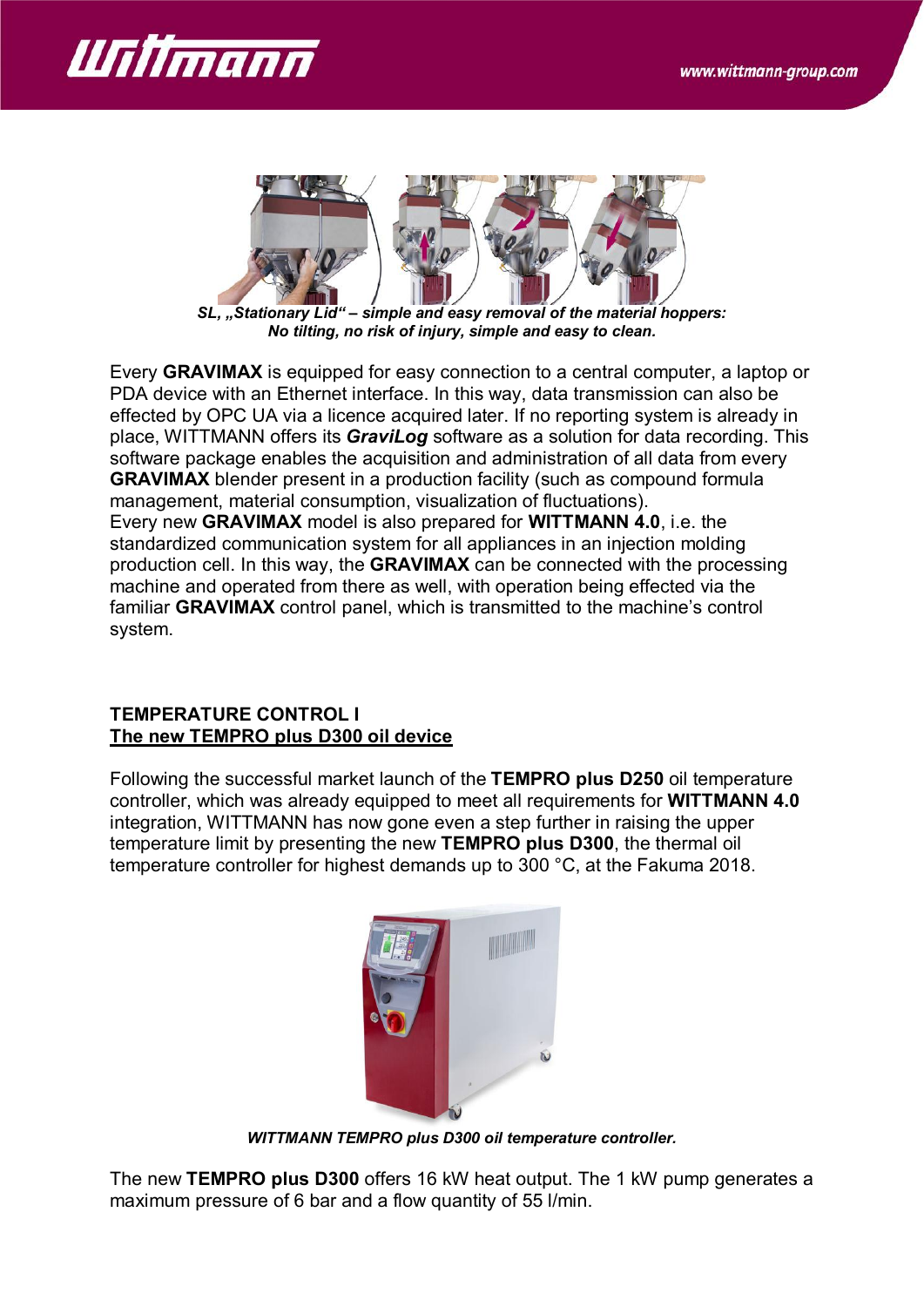

At this year's Fakuma, WITTMANN is also presenting for the first time a flow measuring device for oil temperature controllers, for both the older **TEMPRO plus D250** model and for the new **TEMPRO plus D300**.

Moreover, WITTMANN will also launch a frequency-controlled, high-performance **SpeedDrive** pump for oil appliances to provide even greater process reliability and a further improvement in energy efficiency. *SpeedDrive* offers the possibility to set one of four process variables (motor speed, pump pressure, differential temperature or flow quantity) as an additional control parameter, which enables energy-optimized operation without jeopardizing the process.

#### **TEMPERATURE CONTROL II The new TEMPRO plus D120/1-L ("L" = "Large")**

The latest development is the **TEMPRO plus D120/1-L**, a generously dimensioned single zone temperature controller with water as a tempering medium. It is designed for a temperature range of up to 120 °C.



*TEMPRO plus D120/1-L temperature controller is for example used with large molds.*

The "L" in the product name stands for "large" – in reference to this model's large heating and pump capacities. The pump is rated for 4 kW with a maximum pressure of 5.9 bar and a flow rate of 280 l/min. The heating capacity is 36 kW. This unit can be used wherever large machine tools are operated, i.e. especially where production runs initially require high heat output followed by high cooling.

The options that are available for the **TEMPRO plus D120/1-L** are in principle the same as for the other models of the **D** range of temperature controllers. The new model is also equipped with a 5,7" user-friendly touch-display. Via this display, the unit can be controlled, and all the different parameters can be read out. It is possible to equip the device with a frequency controlled 5,3 kW *SpeedDrive* pump, and also with an optional proportional cooling valve.

Many differing interfaces can be realized. This temperature controller can also be integrated into the control of the processing machine, following the **WITTMANN 4.0** concept.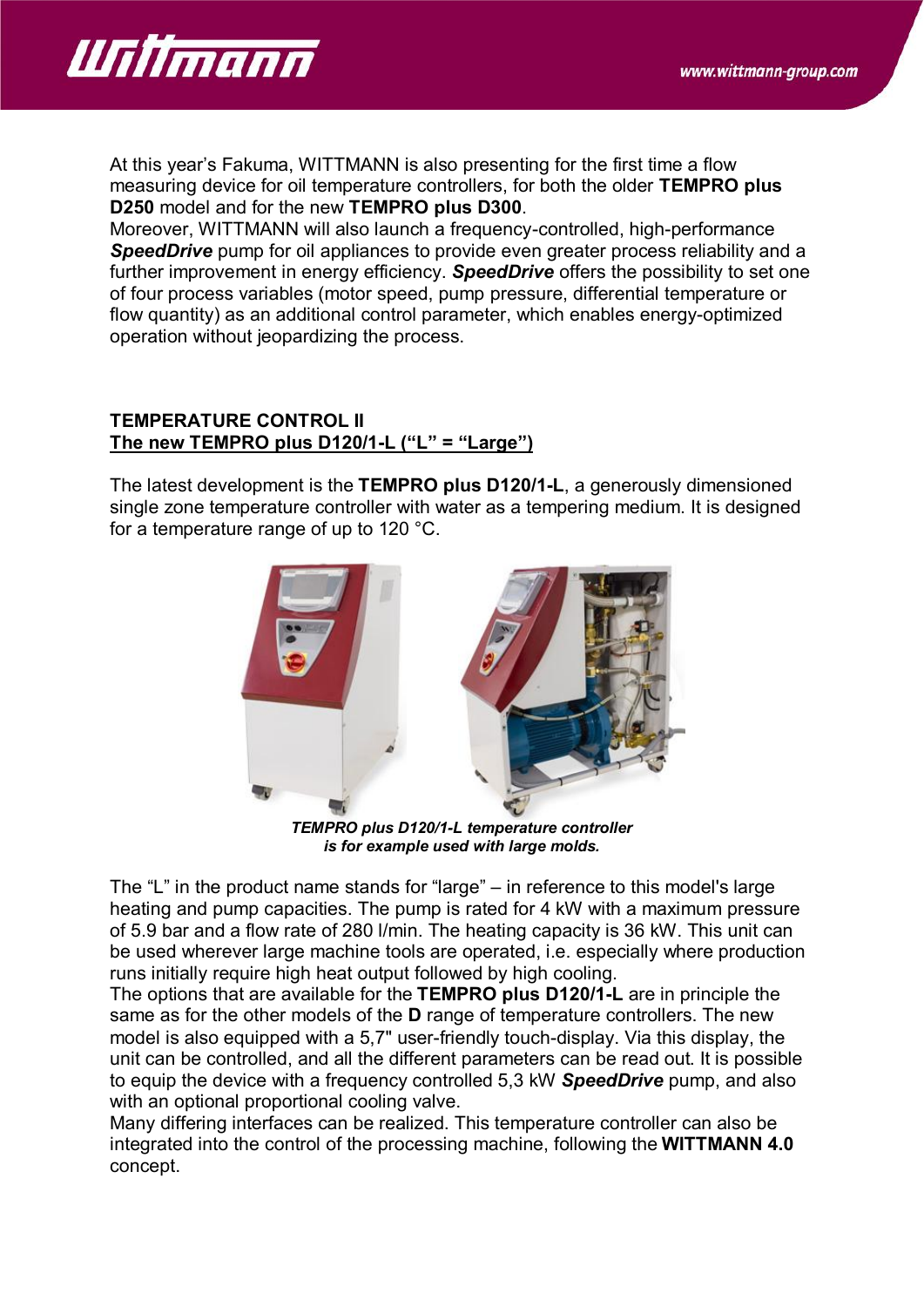

#### **FLOW CONTROL New FLOWCON plus options**

**FLOWCON** plus is the state-of-the-art flow controller which automatically regulates the flow to maintain the set values.



*FLOWCON plus stand-alone flow control solution from WITTMANN.*

The **FLOWCON plus** stand-alone flow controller version now offers various new options which WITTMANN has developed in response to wishes expressed by users. In addition to the extensive range of standard features, the following extras are now available:

- pneumatic main shut-off valves at the flow and return ends
- blow-out function mold emptying with compressed air
- · preheating with a WITTMANN temperature controller
- an individual shut-off valve for each circuit at the flow end

# **RECYCLING The new S-Max screenless granulators series**

Most processors need a constant quantity of dust-free and high-quality regrind at a constant size. This is the main priority. But there are of course some more important issues: dust sealing, modular design, easy and safe cleaning, efficient and effective power drive design, low noise and compact footprint. Operational safety is also very important. WITTMANN has therefore developed several industry "firsts" to meet these criteria; WITTMANN granulators produce less noise, save more energy, have a more compact footprint, need less maintenance, are equipped with hardened cutting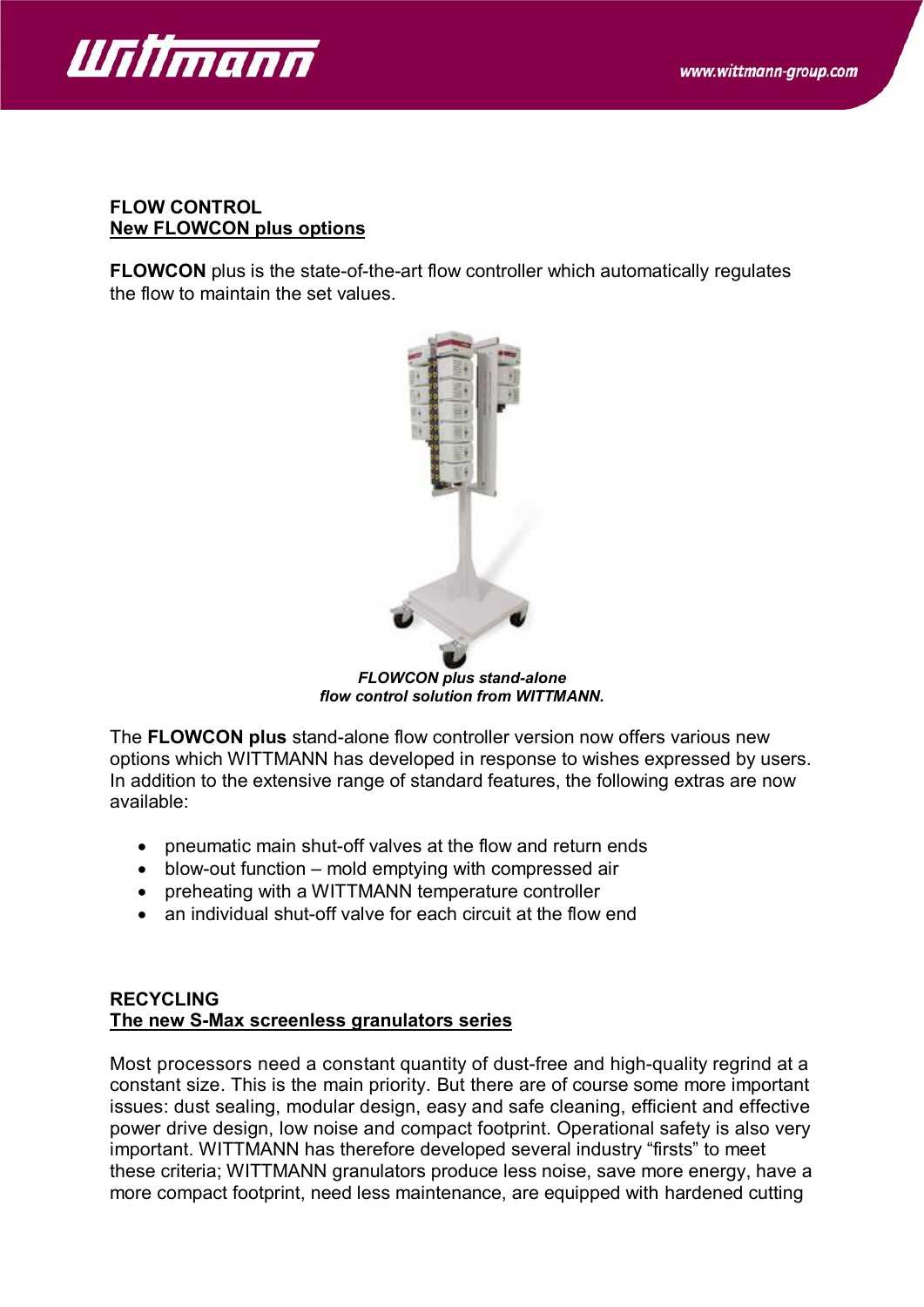

tools, provide for easy cleaning and maintenance, and also have excellent safety features.

As of now, the new **S-Max** granulator models from the WITTMANN Group are available for delivery: **S-Max 2**, **S-Max 2 Plus**, and **S-Max 3**. These are low speed granulators for the inline-recycling of sprues made of hard and brittle engineering resins.



*Langsam laufende Zahnwalzenmühle S-Max 2, eines der drei neuen Modelle der S-Max Mühlenserie.*

The **S-Max** series models are specifically designed for the closed-loop recycling of sprues/runners from injection molding machines with up to 300 tons of clamping force.

The **S-Max** is a portable piece of equipment which allows for great versatility and can be moved easily from one molding machine to another.

An interface also enables full communication with the injection molding machine. As an option, a special shutdown-function is available: When the injection molding machine is "off", the granulator stops automatically, helping saving energy.

Many more interesting and advantageous features of the new **S-Max** series come as a standard. A high level sensor gives visual and audible alarm if necessary, and is located underneath the cutting chamber, thus avoiding the overfilling of the bin, and also keeping the cutting chamber free from regrind. This position of the sensor brings about some additional advantages: direct wiring to the electrical cabinet, the sensor's head not being amidst the material, and full inlet capacity of the bin.

The swivel outlet pipe can take different positions, making it easier to connect the flexible hose to the hopper loader. This typically allows for a more efficient use of the floor space next to the machine.

The slanted, front cut outlet pipe with adjustable airflow evacuates the regrind more efficiently and also avoids the blocking of the flexible hose.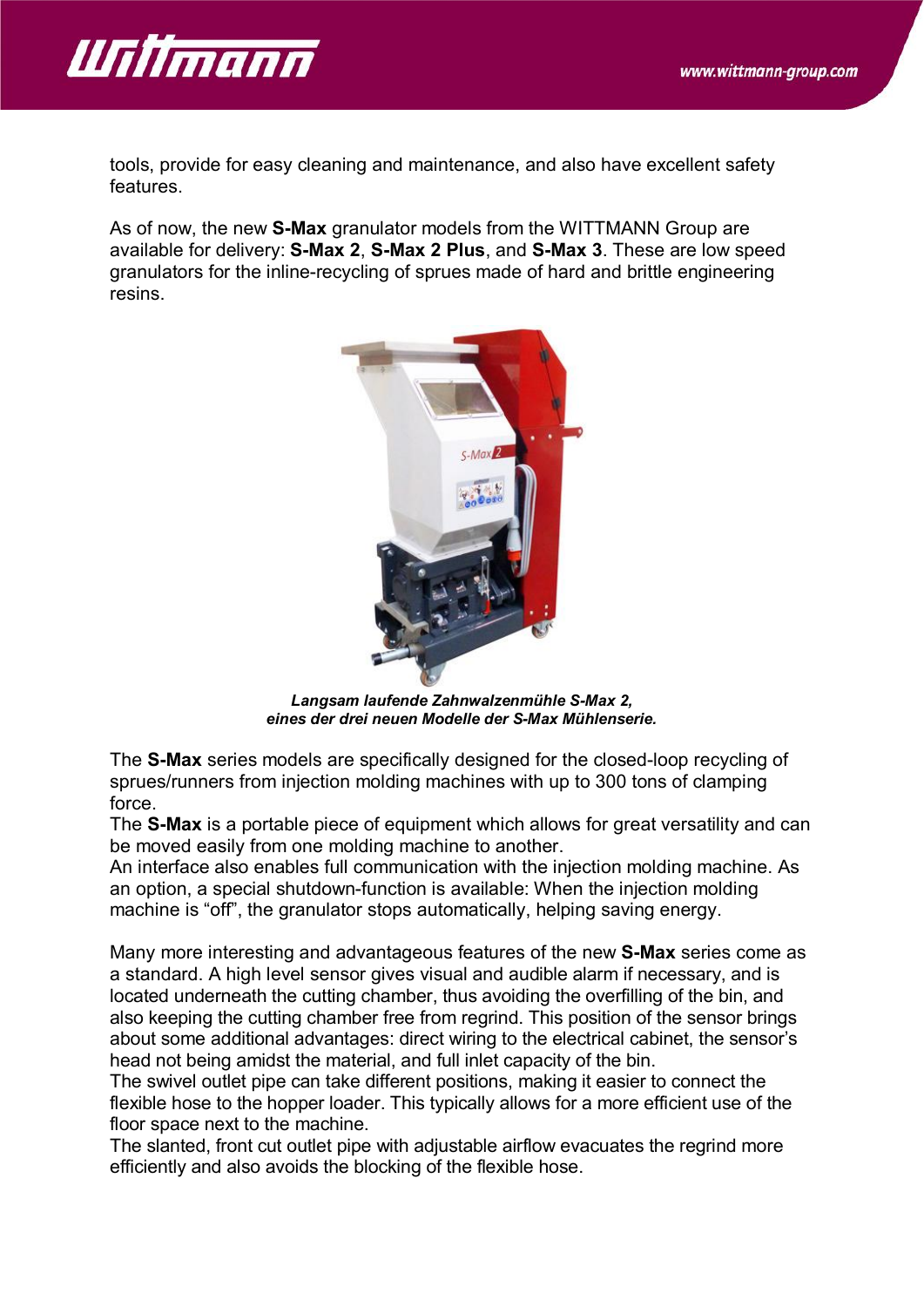



*S-Max 2, opened: view of the cutting chamber.*

A good access to the cutting chamber is given from above via the 90° tilting hopper to allow an easy perfect cleaning.

|                  | S-Max 2             | S-Max 2 Plus        | S-Max 3             |
|------------------|---------------------|---------------------|---------------------|
| Cutting chamber  | $240 \times 249$ mm | $240 \times 346$ mm | $240 \times 467$ mm |
| Number of knives |                     |                     |                     |
| Motor output     | 1.1 kW              | 1.5 kW              | 2.2 kW              |
| Rotation speed   | 27 rpm @ 50 Hz      | 27 rpm @ 50 Hz      | 27 rpm @ 50 Hz      |
| Throughput       | 12 kg/h $*$         | 20 kg/h $*$         | 30 kg/h*            |
| Regrind size     | $4 - 5$ mm          | $4 - 5 - 7$ mm      | $4 - 5 - 7 - 10$ mm |

#### **Overview: S-Max granulators series**

*(\* Depending on material, shape, density of sprues/parts to be processed, and regrind size.)*

------------------------------

The WITTMANN Group is a worldwide leader in the manufacturing of injection molding machines, robots and peripheral equipment for the plastics industry. Headquartered in Vienna/Austria, the WITTMANN Group consists of two main divisions, WITTMANN BATTENFELD and WITTMANN, which operate 8 production facilities in 5 countries, including 34 direct subsidiary offices located in all major plastics markets around the world.

WITTMANN BATTENFELD focuses on the independent market growth in the manufacturing of state-of-the-art injection molding machines and process technology, providing a modern and comprehensive range of machinery in a modular design that meets the actual and future requirements of the plastic injection molding market. WITTMANN's product range includes robots and automation systems, material handling systems, dryers, gravimetric and volumetric blenders, granulators, mold temperature controllers and chillers. With this comprehensive range of peripheral equipment, WITTMANN can provide plastics processors with solutions that cover all production requirements, ranging from autonomous work cells to integrated plantwide systems.

The syndication of the WITTMANN Group has led to connectivity between all product lines, providing the advantage plastics processors have been looking for in terms of a seamless integration of injection molding machines, automation and auxiliary equipment – all occurring at a progressive rate.